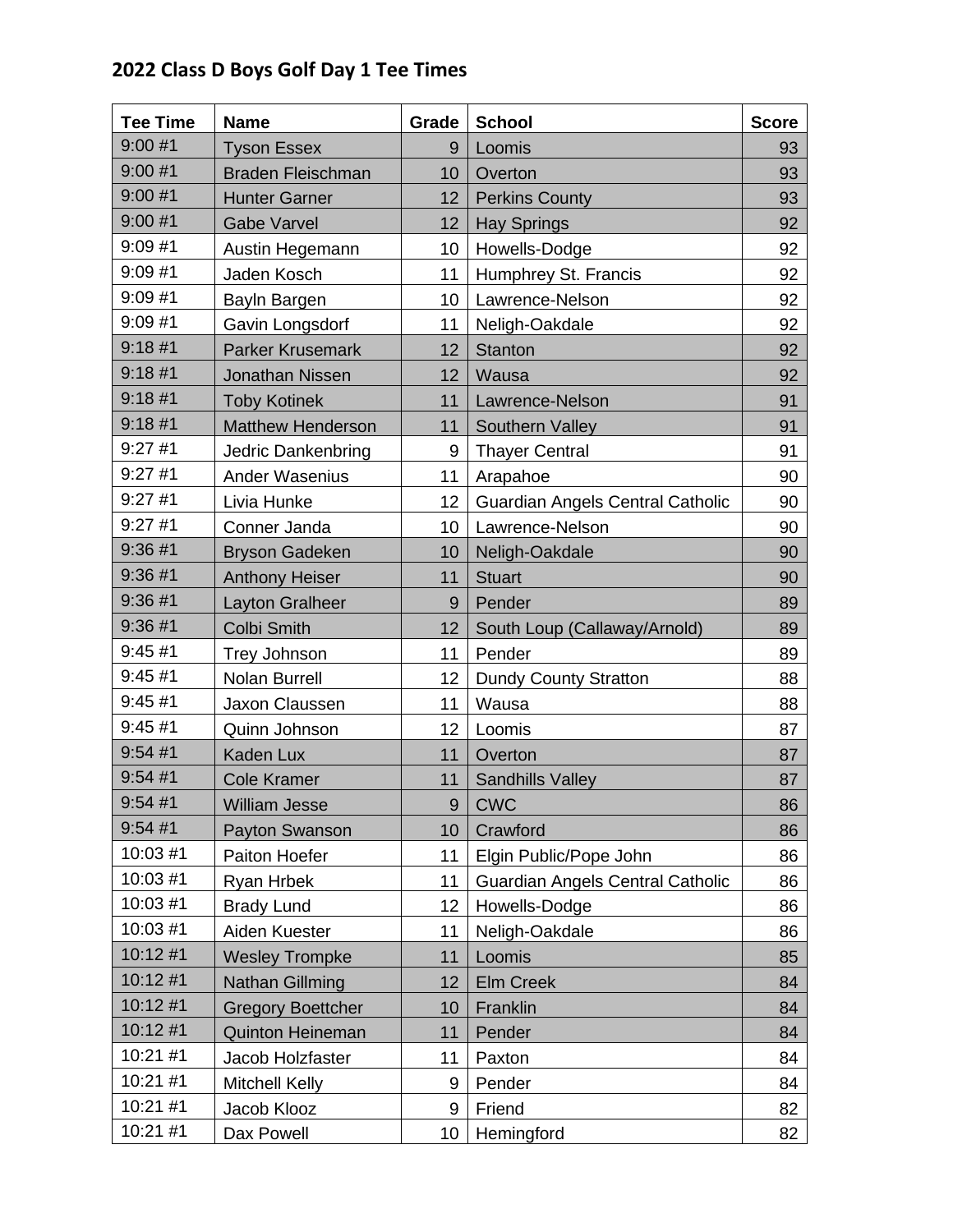## **2022 Class D Boys Golf Day 1 Tee Times**

| 10:30 #1  | <b>Michael Vanness</b>   | 12              | Wausa                      | 82        |
|-----------|--------------------------|-----------------|----------------------------|-----------|
| 10:30 #1  | Gage Burns               | 11              | Creighton                  | 80        |
| 10:30 #1  | <b>Teegan Sonneman</b>   | 12              | North Platte St. Patrick's | 79        |
| 10:30 #1  | <b>Dillon Critel</b>     | 12 <sub>2</sub> | <b>Burwell</b>             | 78        |
| 10:39 #1  | <b>Connor Hasenauer</b>  | 12              | North Platte St. Patrick's | 78        |
| 10:39 #1  | Zaybreon Hansen          | 9               | <b>Perkins County</b>      | 78        |
| 10:39 #1  | Zachary Vandervoort      | 12              | <b>Thayer Central</b>      | 77        |
| 10:39 #1  | Kyler Lusche             | 9               | Kimball                    | 75        |
| 9:00#10   | Cole Grovijohn           | 11              | Howells-Dodge              | 94        |
| 9:00#10   | Jason Jensen             | 11              | Leyton                     | 94        |
| 9:00#10   | <b>Chase Furstenau</b>   | 10              | Neligh-Oakdale             | 94        |
| 9:00#10   | Elijah Schmid            | 12              | <b>Creek Valley</b>        | 93        |
| 9:09#10   | John Nolan               | 12              | Crawford                   | 94        |
| 9:09 #10  | Drew Varner              | 10              | Hemingford                 | 94        |
| 9:09#10   | Kellen Fiala             | 11              | Howells-Dodge              | 94        |
| 9:09#10   | Jhet Holthus             | 12              | Hyannis                    | 94        |
| 9:18#10   | Owen Vogel               | 11              | <b>Stanton</b>             | 96        |
| 9:18#10   | Daren McConville         | 12              | Hemingford                 | 95        |
| 9:18#10   | <b>Connor Shively</b>    | 11              | Overton                    | 95        |
| 9:18#10   | <b>Tug Dawson</b>        | 11              | Wausa                      | 95        |
| 9:27#10   | Kegan Hackerott          | 11              | Humphrey St. Francis       | 96        |
| 9:27#10   | <b>Spencer Rabbass</b>   | 11              | Pender                     | 96        |
| 9:27#10   | Alexander Banzhaf        | 10              | Overton                    | 95        |
| 9:27#10   | <b>Matthew Phelps</b>    | 11              | North Platte St. Patrick's | 97        |
| 9:36#10   | <b>Thomas Gale</b>       | 10              | North Platte St. Patrick's | 100       |
| 9:36 #10  | <b>Storm Peterson</b>    | 11              | <b>Perkins County</b>      | 97        |
| 9:36 #10  | <b>Rhett Flack</b>       | 9               | Crawford                   | 96        |
| 9:36#10   | Cayden Huber             | 12              | <b>Thayer Central</b>      | 96        |
| 9:45#10   | Ryan Locke               | 9               | Stanton                    | 101       |
| 9:45#10   | Gavin Nelson             | 12              | Howells-Dodge              | 100       |
| 9:45 #10  | Wyatt Brockman           | 12              | Lawrence-Nelson            | 100       |
| 9:45 #10  | <b>Gavin Norris</b>      | 9               | Loomis                     | 100       |
| 9:54#10   | <b>Aidan Perry</b>       | 12              | Loomis                     | 104       |
| 9:54#10   | <b>Andrew Kosch</b>      | 9               | Humphrey St. Francis       | 103       |
| 9:54#10   | <b>Mitchell Knode</b>    | 10              | Crawford                   | 102       |
| 9:54#10   | <b>Braxton Hammond</b>   | 10              | Southern Valley            | 102       |
| 10:03 #10 | Elijah Busick            | 11              | <b>Perkins County</b>      | 107       |
| 10:03 #10 | Krayton Kucera           | 11              | Lawrence-Nelson            | 106       |
| 10:03 #10 | <b>Cameron Schindler</b> | 11              | Neligh-Oakdale             | <b>NS</b> |
| 10:03 #10 | Kamden Bose              | 10              | Southern Valley            | 105       |